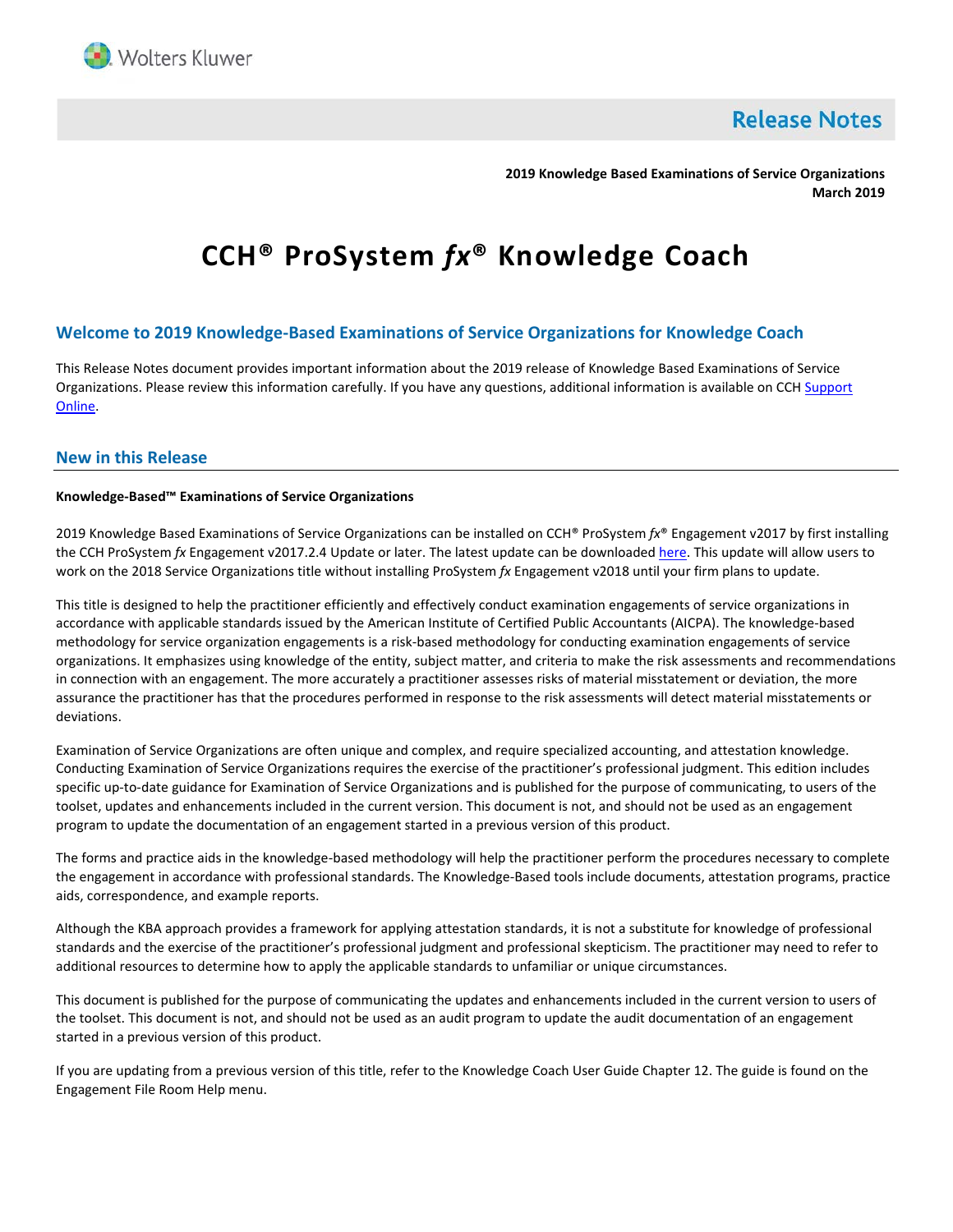The 2019 documents include CCH® Accounting Research® material links to specific guidance that provides instant access to detailed analysis related to the steps and processes discussed in the workpapers.

## **2019 Edition of Knowledge-Based Examinations of Service Organizations**

This edition features numerous enhancements, including:

- New and reorganized columns in the workpapers documenting internal controls (ATT-401 and ATT-402) to improve workflow and address questions customers have raised in the past. Refer to KCO-001 for more descriptive changes and roll forward considerations.
- A new comments table in AUD-100 Engagement-Level Tailoring Questions to document any information you want to capture related to tailoring.
- A new table in KBA-501, under Section 2, to allow user in SOC 2 and SOC 3 engagements to document risks by TSP/COSO categories. Please note that risks identified in other workpapers will flow to Table 1. For SOC 1 engagements, the auditor should add additional risks in Table 1. For SOC 2 and SOC 3 engagements, the auditor should add additional risks by TSP/COSO category in Table 2.
	- o Table 1 will always be shown no matter the type of engagement
	- o Table 2 will only show for SOC 2 and SOC 3 Engagements
- Many new documents in this title as follows:
	- o AID-703 Trust Services Criteria for Security, Availability, Processing Integrity, Confidentiality, and Privacy Description of Test of Controls and Results Thereof
	- o AID-916 Report Preparation Checklist: Engagement to Report on a Service Organization's Controls (SOC 3)
	- o COR-212 Engagement Letter: Engagement to Report on Controls at a Service Organization Relevant to Security, Availability, Processing Integrity, Confidentiality, or Privacy (SOC 3)
	- o COR-921 Representation Letter SOC 3 Engagements
	- o RES-008 Criteria for Evaluating the Fairness of the Presentation of the Description (Description Criteria) DC Section 200A Provides 2015 Description Criteria – DC Section 200A.
	- o RES-009 Description Criteria for a Description of a Service Organization's System in a SOC 2 Examination and Related Implementation Guidance DC Section 200 Provides 2018 Description Criteria – DC Section 200.
	- o RES-013 Service Auditor's Engagement (SOC 1): Illustrative Subservice Organization Management Assertions for a Type 2 Report
	- o RES-017 Service Auditor's Engagement (SOC 2): Illustrative Subservice Organization Management Assertions for a Type 2 Report Provides an illustrative example of a SOC 2 Subservice Organization Management Assertion when the Inclusive Method is used.
	- o RES-020 Illustrative Comparison of a SOC 2 Examination and Related Report With the Cybersecurity Risk Management Examination and Related Report
	- o RES-021 SOC 2 Sample Reporting Package Illustration Only
	- o RPT-1055 Service Auditor's Engagement (SOC 2): Unmodified Opinion on a Description of Cloud Service Organization
	- o RPT-1056 Service Auditor's Engagement (SOC 2): Unmodified Opinion on a Health Care Organization
	- o RPT-1060 Service Auditor's Engagement (SOC 2): Unmodified Opinion on a Description of a Service Organization's System and the Suitability of the Design and Operating Effectiveness of Controls Relevant to Security, Availability, Processing Integrity, Confidentiality, and Privacy When Reporting Under AT-C Section 205 and ISAE 3000 (Revised)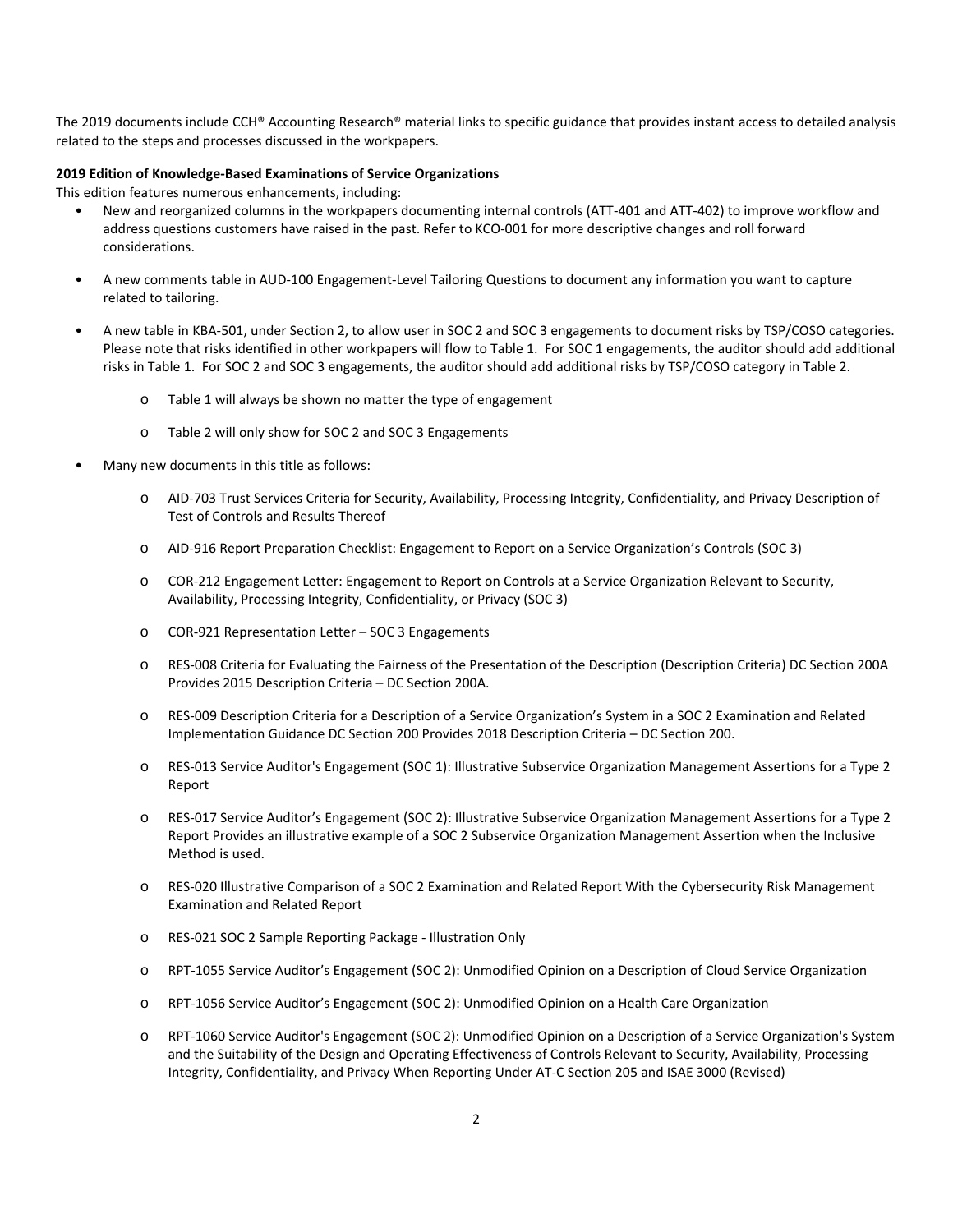[Click here](http://support.cch.com/updates/KnowledgeCoach/pdf/guides_tab/2019%20Service%20Organizations%20Title%20Overview%20for%20Knowledge%20Coach%20Users.pdf) for the 2019 Examination of Service Organizations Title Overview for Knowledge Coach Users.

In addition, forms and practice aids throughout have been updated to include new examples and tips, and where applicable, to take into account:

## **New literature, standards, and developments, reflected in the following current audit and accounting guidance:**

- AICPA Auditing Standards Board (ASB) Statements on Standards for Attestation Engagements (SSAEs), Attestation Standards: Clarification and Recodification (SSAE No. 18)
- 2011 Revision of Government Auditing Standards (GAGAS, or the Yellow Book; QC Section 10, A Firm's System of Quality Control
- The revised AICPA Code of Professional Conduct (Code), including the provisions of ET Section 1.295, Nonattest Services
- AICPA AAG, Reporting on Controls at a Service Organization Relevant to Security, Availability, Processing Integrity, Confidentiality, or Privacy (SOC 2) – Revised 2018, 2017 Trust Services Criteria, and DC Section 200 – 2018 Description Criteria

#### **Important Notes:**

- Make sure to save changes to workpapers before closing the workpaper or the binder to ensure data is correctly updated.
- If your Current Editor Knowledge Coach Microsoft® Word workpapers become read-only or crash, please do the following:
	- Keep the binder with the affected workpapers open.
	- Highlight the workpaper in the binder window and go to **Tools > Save Knowledge Coach Answers**.

#### **System Requirements**

- This title requires the 2018 Financial Statement Base Title. The 2018 Financial Statement Base title must be installed with one of the following versions of CCH® ProSystem *fx* ® Engagement and Knowledge Coach.
	- o Engagement and Knowledge Coach v2017 with CCH ProSystem *fx* Engagement v2017.2.4 Update or later availabl[e here.](https://support.cch.com/updates/Engagement/release2017/release2017.aspx)  To identify what version you are running, please go to the **Help > About** window within the application.
	- o Engagement and Knowledge Coach v2018 or later.
- If you are upgrading from Engagement v7.1 or lower please contac[t Technical Support.](https://support.cch.com/contact)
- A minimum of 4GB of RAM is required for optimal performance when opening and navigating through Knowledge Coach workpapers.

#### **License Requirements**

This title requires the Knowledge-Based SOC Engagement license. Any user that does not have a license for this title will not be able to use Knowledge Coach functionality in workpapers.

For more information on how to update your licensing, vie[w How do I add or update CCH ProSystem fx Engagement Licenses?](https://support.cch.com/kb/solution.aspx/sw3937) on our website.

For more information on how to assign licenses, view [How do I assign Engagement Licenses?](https://support.cch.com/kb/solution.aspx/sw3943) on our website.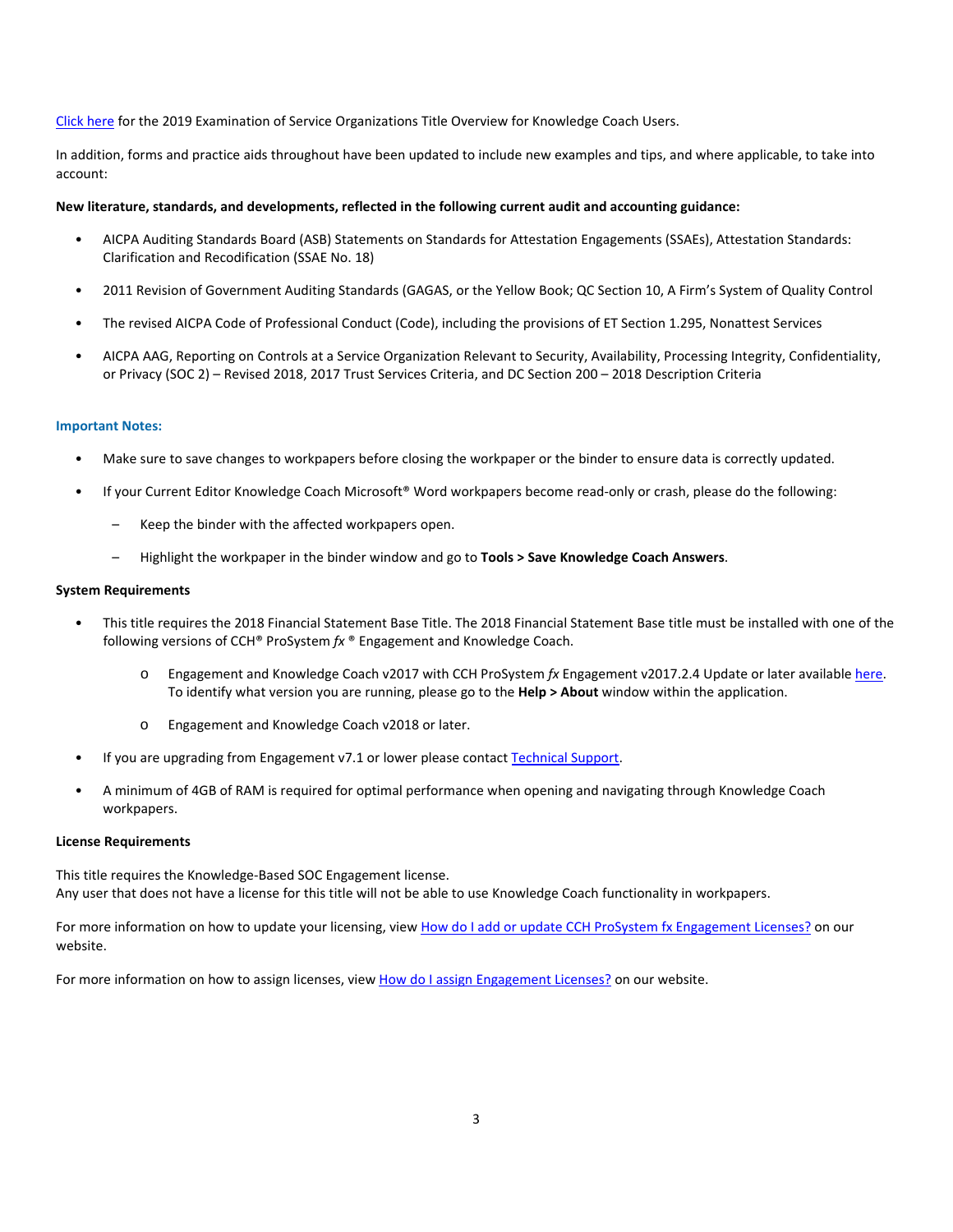# **Download Instructions**

If you are planning to use this title on Engagement and Knowledge Coach v2017, ensure you apply the CCH ProSystem *fx* Engagement v2017.2.4 Update to all machines including Admin servers and terminal servers before installing the title. Review the Update'[s release](https://d2iceilwdglxpz.cloudfront.net/release_notes/CCH%20ProSystem%20fx%20Engagement%20Release%20Notes%202017.2.4.pdf)  [notes](https://d2iceilwdglxpz.cloudfront.net/release_notes/CCH%20ProSystem%20fx%20Engagement%20Release%20Notes%202017.2.4.pdf) for more information on deployment.

To download this title:

- 1. Navigate to the [Knowledge Coach Updates](http://support.cch.com/updates/KnowledgeCoach) section of the Engagement Support Website.
- 2. Select the Knowledge Coach Series. The series are arranged by title type, then industry.
- 3. Click on the **Download File** link next to the title you want to download.

**Note**: On some occasions, the content package file (.KCP) will download with the extension changed to ZIP. If this occurs, please change the extension of the downloaded file to KCP using all capital letters.

You must install the 2018 Financial Statement Base title before installing the 2019 Knowledge Based Examination of Service Organizations.

The Financial Statement Base title is also available on th[e Knowledge Coach Update Website.](http://support.cch.com/updates/KnowledgeCoach)

The Knowledge Coach Content Package (KCP) download is a proprietary file that must be installed from within Engagement. Save this KCP file to a location on your local drive, and follow the Installation Instructions below.

# **Installation Instructions**

Once you have downloaded your Knowledge Coach title, you will need to add it to the list of titles within CCH ProSystem *fx* Engagement. The only additional system requirement is approximately 75MB of disk space to store your Knowledge Coach Program content files. Please refer to the Engagement with Knowledge Coach Release Notes for any other system requirements.

After downloading the 2019 Knowledge Based Examination of Service Organizations, do the following:

- 1. Launch the Engagement Workpaper Management application so that the Local File Room is displayed.
- 2. Select **Tools > Knowledge Coach Titles**.
- 3. The *Knowledge Coach Titles* window will be displayed.
- 4. Click **Add Title**.
- 5. Browse to the title package file (\*.KCP) that you previously downloaded from the Knowledge Coach Supportwebsite.
- 6. Click **Open**.

The system will display a progress indicator while the title package is added. You will receive a message that the title has been successfully installed once the process is complete.

#### To release a title:

- 1. Select one of the Knowledge Coach titles in the list that has been added, but is not yet released.
- 2. Click **Release Title**. The current date and time will be displayed in the Date released column, and the status will change to "Released."

**Note**: In the Engagement Admin module, add and assign a Knowledge Coach module and the applicable Knowledge Coach title license to staff before using the workpapers.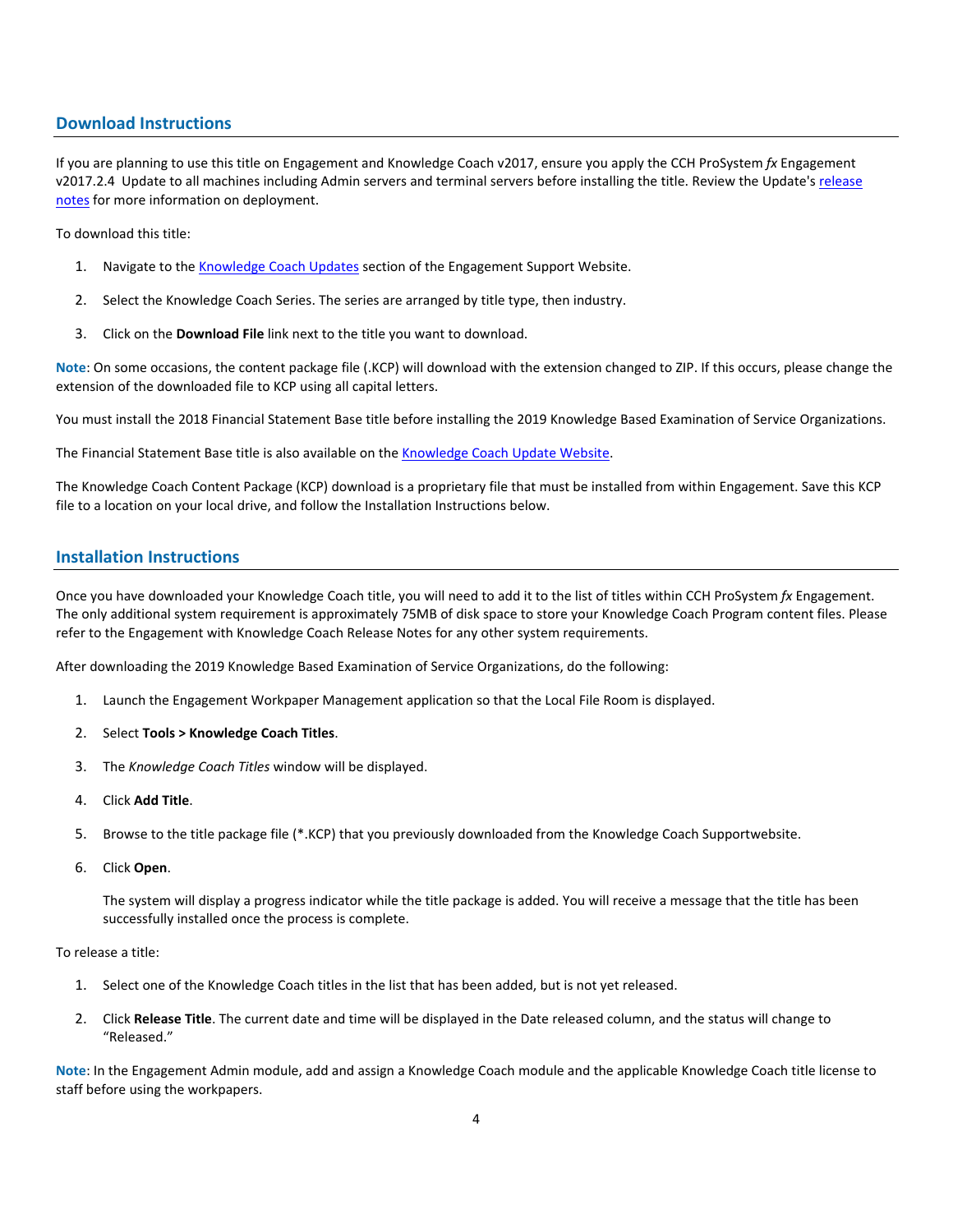**Important**: Once the 2019 Knowledge-Based Examination of Service Organizations title has been added and released, they will be automatically deployed to other staff members when they log in to the "Office" location, or when they synchronize a binder that contains Knowledge Coach workpapers from this title.

## **Online Permission Key**

Permission key files may be downloaded from our [website](https://prosystemfxsupport.tax.cchgroup.com/permkey/download.aspx) or when adding or updating the new licenses within CCH ProSystem *fx* Engagement v2017 and higher. After updating the license file in the Engagement Admin module, licenses need to be assigned to the staff who will use 2019 Knowledge-Based Examinations of Service Organizations.

If you have not already established a Single Sign-on (SSO) account with Customer Service, we urge you to do so at this time.

### CCH® Accounting Research Manager®

CCH's Accounting Research Manager (ARM) is the most comprehensive, up-to-date and objective online database of financial reporting literature. It includes all authoritative and proposed accounting, auditing, and SEC literature, plus independent, expert-written interpretive guidance.

Available on ARM, the Knowledge-Based Examination of Service Organizations Guide helps you comply with the most recent professional standards and guidance for the conduct of Examination of Service Organizations and to integrate the use of practice aids, tools, and other resources with its guidance. This publication supplements and complements the Knowledge-Based documents that are available in Knowledge Coach.

If you subscribe to an ARM library that includes Examination of Service Organizations content, you can link directly to source material from Resources within Knowledge Coach documents. These links have been updated to refer to the accounting standards under the FASB Accounting Standards Codifications. Also, if you subscribe to the Knowledge-Based Examination of Service Organizations Guide on ARM, you can take advantage of references to the guide material from within the Knowledge Coach documents.

With Accounting Research Manager, you maximize the efficiency of your research time, while enhancing your results. Learn more about our content, our experts, and how you can request your free trial by visiting the [Accounting Research Manager.](http://www.accountingresearchmanager.com/) You can also access the Accounting Research Manager website by selecting **Engagement > Binder Window > Shortcuts Bar > Guidance tab**.

## Using Your Knowledge Coach Content

To use your Knowledge Coach Workpaper Templates, do the following:

- 1. Open a binder in Engagement.
- 2. Select the workpaper tab into which you would like to insert the workpaper.
- 3. Select **New Knowledge Coach Workpaper** from the toolbar or File menu.
- 4. The *New Knowledge Coach Workpaper* dialog appears (Figure 1).
- 5. Select the **New Knowledge Coach Title** with the content you would like to use. You can only select titles you have installed. The information displayed changes to reflect the workpaper organization available for the selected title.
- 6. Select the **Knowledge Coach Workpapers** to insert into your binder and click **OK**.
- 7. In the *Selected Workpaper Properties* dialog, each workpaper name is automatically loaded into the Name field. Add a **workpaper index** in the Index field and make any Name modifications you desire. You can also modify the tab location or the roll forward settings for each workpaper.
- 8. Click **OK**. The integrated Knowledge Coach workpaper is now inserted into your engagement binder.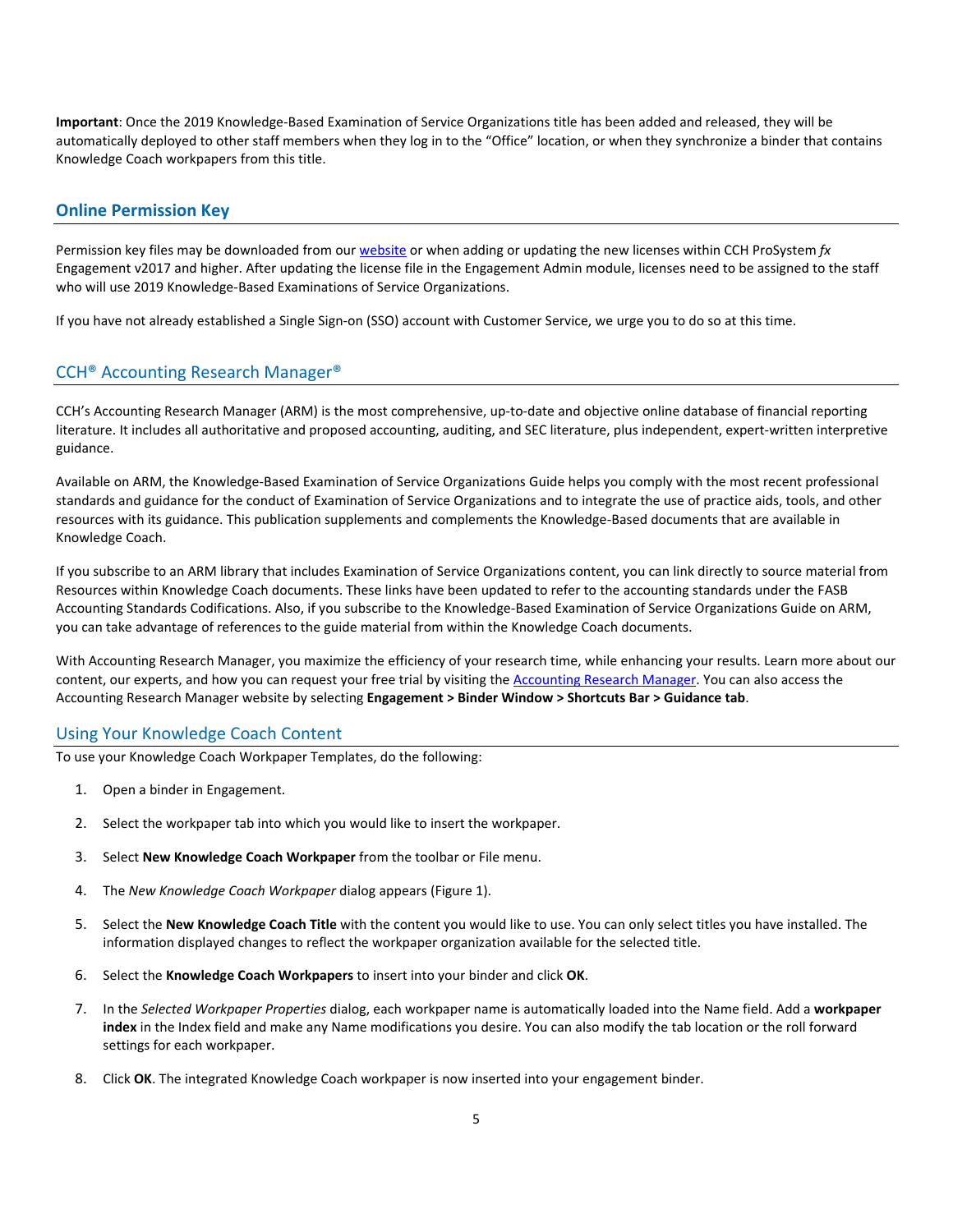**Note:** For more information on how to use Knowledge Coach workpapers in your binder, see the Knowledge Coach User Guide.

| New Knowledge Coach Workpaper                                     |                                                                                                                                                                                                                                                                                                                                                                                                                                                                                                                                                                                   | ×                                                                                                            |
|-------------------------------------------------------------------|-----------------------------------------------------------------------------------------------------------------------------------------------------------------------------------------------------------------------------------------------------------------------------------------------------------------------------------------------------------------------------------------------------------------------------------------------------------------------------------------------------------------------------------------------------------------------------------|--------------------------------------------------------------------------------------------------------------|
| Industry title selection                                          | Workpaper selection                                                                                                                                                                                                                                                                                                                                                                                                                                                                                                                                                               | +å<br>Lg.                                                                                                    |
| $\leftarrow$ $\overline{\mathsf{Q}}$<br>2019 KBA SOC Examinations | ∣Q<br>Add independent workpapers without foundation workpapers<br>国际<br>000-Resources<br>100-The Communications Hub<br>面「<br>面叫<br>200-Pre-Engagement Procedures<br>面板<br>300-Risk Assessment-Understanding the Entity & Environment<br>面板<br>400-Risk Assessment-Design of Internal Controls<br>500-Risk Assessment and Attest Program<br>面。<br>600-Engagement Procedures-Reliance on Others<br>面吧<br>面一<br>700-Engagement Procedures-Tests of Internal Controls<br>800-Engagement Procedures-Substantive Tests<br>面面<br>面口<br>900-Evaluating, Concluding & Reporting Procedures | Details of selected workpaper<br>Highlight a workpaper or select<br>a workpaper check box to see<br>details. |
| $\leq$<br>$\rightarrow$                                           |                                                                                                                                                                                                                                                                                                                                                                                                                                                                                                                                                                                   |                                                                                                              |
|                                                                   | <b>OK</b>                                                                                                                                                                                                                                                                                                                                                                                                                                                                                                                                                                         | Cancel<br>Help                                                                                               |

Figure 1 - New Knowledge Coach Workpaper

# **Additional Information on Knowledge Coach and the KBA Methodology**

#### **Knowledge-Based Audit (KBA) Methodology**

Allows the results of one set of procedures to become the input for the next. The key components of the KBA methodology include:

- An Overview that guides auditors through the methodology;
- Knowledge-Based Attestation documents, integral to the risk assessment and overall audit processes, which contain steps and procedures required by professional standards;
- Customizable Engagement Programs that take auditors through related steps and procedures;
- Practice Aids to help auditors complete steps or processes outlined in the Knowledge-Based Attestation documents and Attestation Programs;
- Practitioner's Reports that provide a variety of sample practitioner's opinions on nontraditional engagements; and
- Correspondence documents that provide sample letters to be used to comply with professional standards, SSAE and SSCS requirements and in many other common situations.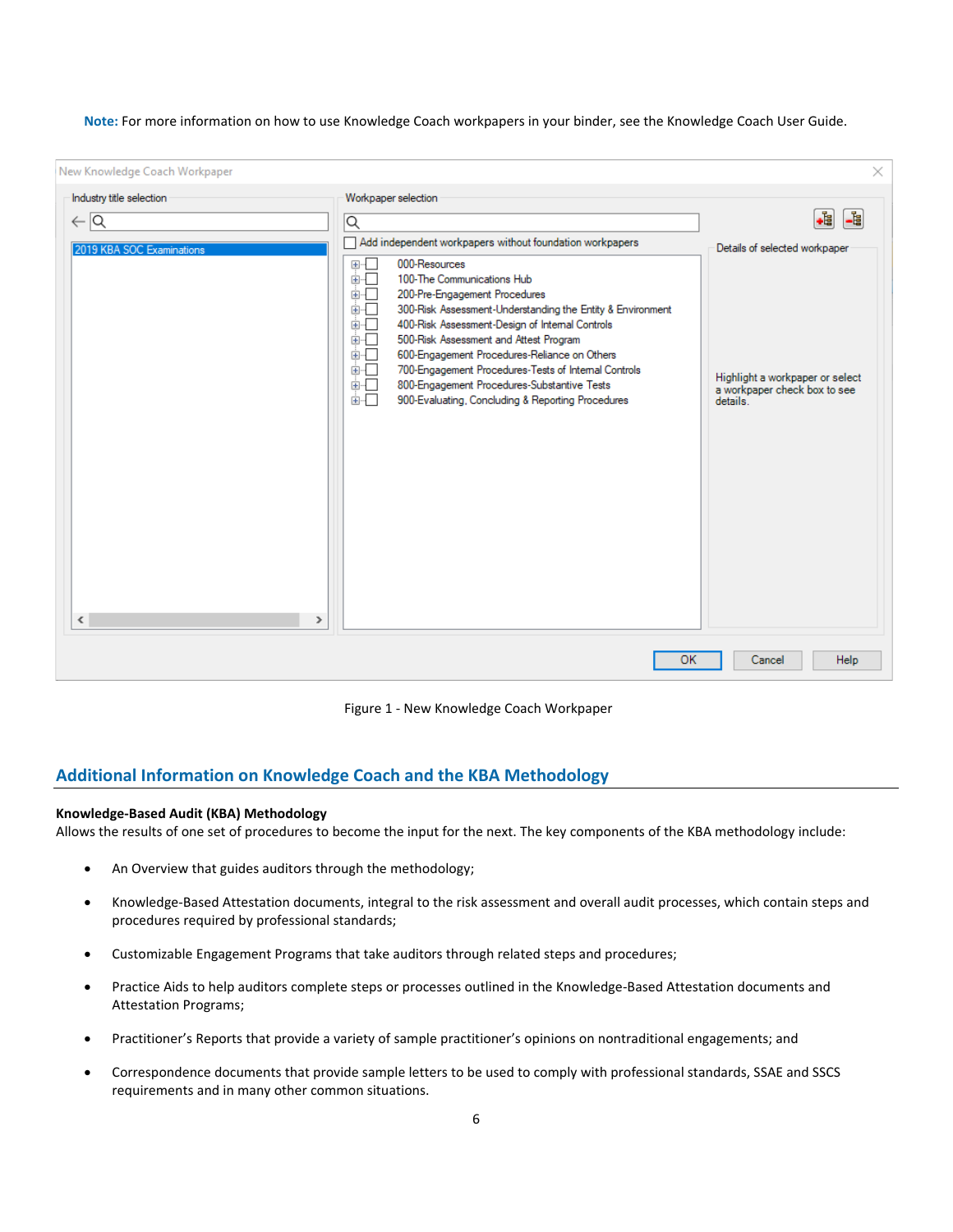## **CCH® ProSystem** *fx***® Knowledge Coach**

Knowledge Coach functionality allows auditors to use the Knowledge-Based-Audit methodology more efficiently by eliminating the need for duplicate entry of the same information, tailoring audit documentation to each particular engagement, and documenting the link between risks identified and procedures performed. ATT-100 Tailoring Question is a document in Knowledge Coach that presents engagement-level questions designed to aid in tailoring the engagement documentation to fit each client. Completing the questions helps the auditor avoid duplication and unnecessary workpapers.

**Note:** Before you begin your engagement, please review the guidance in ATT-101 Overall Attestation Program. This workpaper is intended to be your road map through a Knowledge-Based Audit methodology. You should start your audit with ATT-100 Tailoring Question Workpaper and ATT-101 Overall Attestation Program.

## • **Risks**

Can be captured via the Risk Summary task pane from any Knowledge Coach workpaper by the current editor of KBA-501 Summary of Risk Assessments. This allows the user to continuously assess risks during the engagement. Several workpapers prompt the consideration of the presence of risks, but the Risk Summary task pane must be used to document those risks. All documented risks flow to the Risk Summary. To ensure risks display in findings tables, make sure to check the "workpaper identified in" field of the Risk pane.

## • **Information Flow**

Helps cut down on the time spent duplicating information across forms. In addition, the flow of consistent information ensures that information and updates to information are not missed between workpapers. Drill-down functionality helps the user navigate quickly to the source of the information, aiding in the review of the engagement file.

## • **Diagnostics**

Help keep track of unresolved issues like unanswered questions, incomplete risks, program steps not linked to risks or relevant assertions, missing workpaper, and more.

## • **Links to Accounting Research Manager (ARM)**

If you subscribe to an ARM library that includes audit content, you can link directly to source material from Resources within Knowledge Coach workpapers. These links have been updated to reference to the accounting standards under the FASB Accounting Standards Codifications and the auditing standards issued by the AICPA. Also, if you subscribe to the Knowledge-Based Examinations of Service Organizations Guide on ARM, you can take advantage of links to the audit guide material from within the Knowledge Coach documents.

## • **Interpretive Guidance**

It is integrated into each Knowledge Coach template through the Tips view of each new task pane. Informational features include Practice Points, Examples, Optional Workpapers, and Resources to help auditors work more effectively and efficiently. You can also navigate from Resources within a document or the tip pane directly to CCH's Accounting Research Manager and industry audit guides by simply clicking on the Reference.

| Download Description: | 2019 Knowledge-Based Examination of Service Organizations                                                                                                                                  |
|-----------------------|--------------------------------------------------------------------------------------------------------------------------------------------------------------------------------------------|
| Version:              | Engagement and Knowledge Coach v2017 with CCH ProSystem fx Engagement v2017.2.4 Update or<br>later<br>0R<br>Engagement and Knowledge Coach v2018 or later<br>2018 Financial Statement Base |